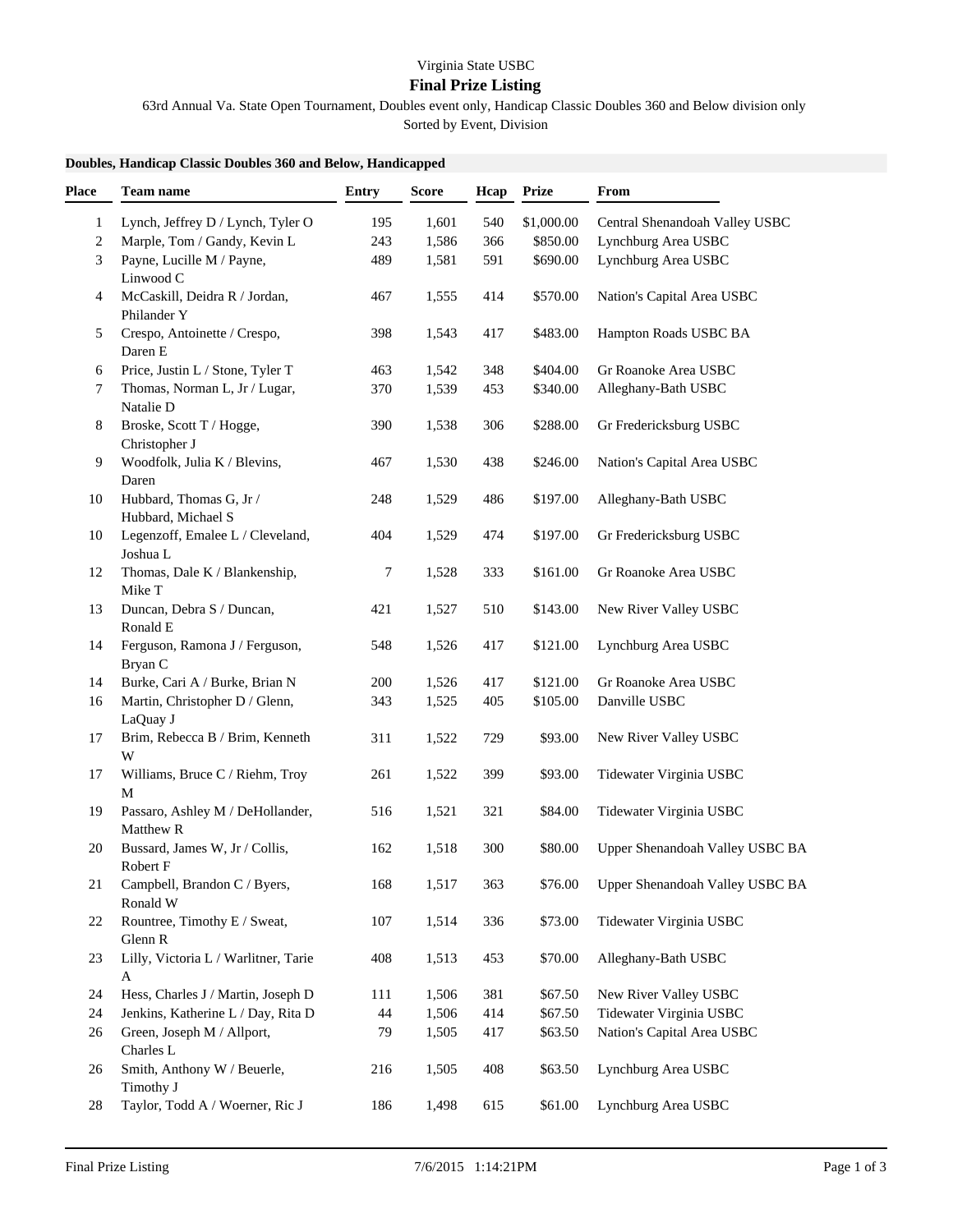| 28 | Parrish, Jennifer / Pearson, Harry<br>C, Jr       | 104 | 1,498 | 333 | \$61.00 | Appomattox River USBC                                    |
|----|---------------------------------------------------|-----|-------|-----|---------|----------------------------------------------------------|
| 30 | McLaughlin, Doris C /<br>McLaughlin, Vernon P, II | 376 | 1,496 | 429 | \$59.00 | Alleghany-Bath USBC                                      |
| 31 | Hubbard, Brian S / Hubbard,<br>Mark W             | 249 | 1,495 | 372 | \$59.00 | Alleghany-Bath USBC                                      |
| 32 | Brown, Sashay T / Spurlock,<br>Michael            | 376 | 1,492 | 621 | \$57.00 | Alleghany-Bath USBC                                      |
| 33 | Hayes, Brandon W /<br>Baumgartner, Steven J, Jr   | 362 | 1,490 | 306 | \$57.00 | <b>Appomattox River USBC</b>                             |
| 34 | Moore, George T / Austin, Larnell<br>R            | 399 | 1,489 | 387 | \$56.00 | Hampton Roads USBC BA                                    |
| 35 | Schnablegger, Janet C /<br>Schnablegger, David M  | 185 | 1,486 | 402 | \$55.00 | Lynchburg Area USBC                                      |
| 35 | Edmonds, Jeffrey L / Jackson,<br>Willie B         | 98  | 1,486 | 309 | \$55.00 | South Boston USBC                                        |
| 37 | Meeks, Anita L / Woods, Lois D                    | 525 | 1,484 | 366 | \$54.00 | Hampton Roads USBC BA                                    |
| 38 | Washington, Allison A / Redd,<br><b>Stanley E</b> | 77  | 1,480 | 303 | \$54.00 | <b>Appomattox River USBC</b>                             |
| 39 | Brown, Constance G / Martin,<br>Rick A            | 443 | 1,479 | 309 | \$52.00 | Nation's Capital Area USBC                               |
| 40 | Sherman, Stanley T / Robertson,<br>Jose O         | 505 | 1,477 | 348 | \$52.00 | Gr Fredericksburg USBC                                   |
| 41 | Johnson, Jamie R / Waterfield,<br>Vincent W       | 497 | 1,476 | 420 | \$51.00 | Tidewater Virginia USBC                                  |
| 42 | Kirkland, Brenda A / Harris,<br>Antonio H         | 449 | 1,474 | 663 | \$51.00 | Gr Richmond USBC BA                                      |
| 43 | Stowe, Othelia M / Stowe, Jeff D                  | 431 | 1,472 | 369 | \$50.00 | Henry County USBC BA                                     |
| 44 | Bobik, Vickie W / Martin, Sharon<br>L             | 29  | 1,471 | 657 | \$49.00 | Upper Shenandoah Valley USBC BA                          |
| 44 | Wright, David J / Huffman, Jason<br>B             | 238 | 1,471 | 441 | \$49.00 | New River Valley USBC                                    |
| 46 | Hayes, Ginny D / Hairston,<br>Margaret B          | 543 | 1,466 | 576 | \$48.00 | New River Valley USBC                                    |
| 46 | Cowell, Augustus F / Spence,<br>Albert M, III     | 321 | 1,466 | 378 | \$48.00 | Tidewater Virginia USBC                                  |
| 48 | Hammer, Jeffrey P / Hammer,<br>Shawn              | 399 | 1,465 | 303 | \$47.00 | Hampton Roads USBC BA                                    |
| 49 | Andrews, William D, Jr / Ranalli,<br>Phillip A    | 28  | 1,463 | 519 | \$47.00 | Upper Shenandoah Valley USBC BA                          |
| 50 | Sink, David K / Perdue, Julius L                  | 199 | 1,461 | 330 | \$46.00 | Gr Roanoke Area USBC                                     |
| 51 | Coles, Thomas R / Pilgram,<br>Harold              | 323 | 1,459 | 333 | \$46.00 | Lynchburg Area USBC                                      |
| 52 | Hamblin, Angela M / Hamblin,<br>Kerry E           | 533 | 1,458 | 591 | \$44.50 | New River Valley USBC                                    |
| 52 | Holmes, Jeffery S / Gilbert, Clay                 | 540 | 1,458 | 300 | \$44.50 | Richlands Area USBC                                      |
| 54 | Palmer, Willie A / Mack, Jacob,<br>Jr             | 347 | 1,456 | 522 | \$43.50 | Gr Roanoke Area USBC                                     |
| 54 | Smith, Margaret / Smith, Frank                    | 513 | 1,456 | 429 | \$43.50 | Alleghany-Bath USBC                                      |
| 56 | Kirkland, Anthony S / Anderson,<br>Marvin L       | 450 | 1,454 | 345 | \$42.50 | Gr Richmond USBC BA                                      |
| 56 | Bolden, Karl T / Wimbish, Eddie                   | 55  | 1,454 | 579 | \$42.50 | Piedmont USBC BA                                         |
| 58 | Nowlin, Thomas / Kiser, Robert                    | 323 | 1,451 | 483 | \$42.00 | Lynchburg Area USBC                                      |
| 59 | Overstreet, Dale A / Cox, James C                 | 198 | 1,450 | 345 | \$41.00 | Gr Roanoke Area USBC                                     |
| 59 | Jessie, Rebecca H / Brennan,<br>Dennis P          | 469 | 1,450 | 519 | \$41.00 | Hampton Roads USBC BA<br>Upper Shenandoah Valley USBC BA |
| 61 | Rosenberger, Shawn M / Dennis,<br>Shawn P         | 170 | 1,449 | 318 | \$15.00 |                                                          |